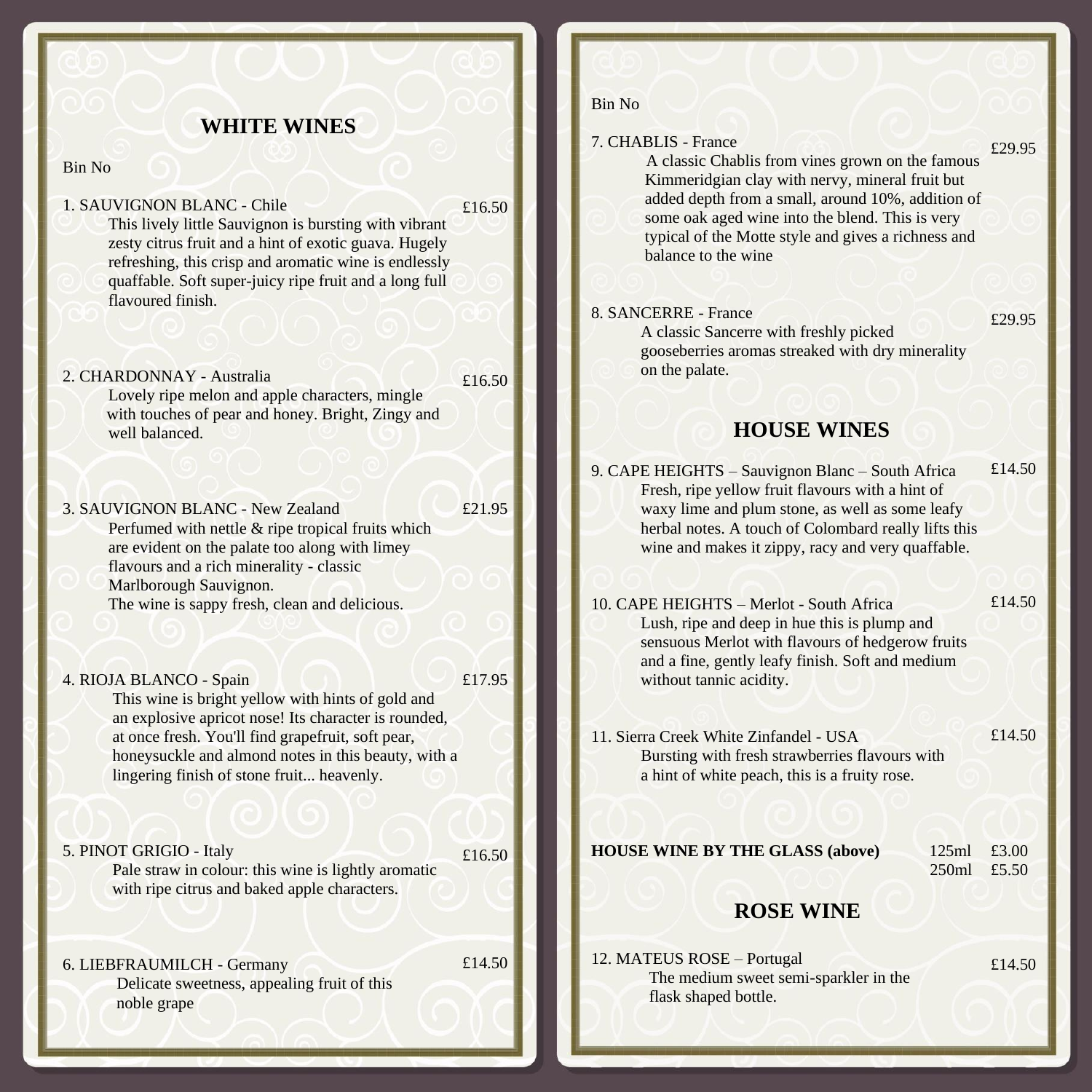#### **RED WINES**

Bin No

- 13. MERLOT Chile
	- This easy-drinking wine comes from Chile's renowned Valle Central Region. This is simply outstanding wine for the money, soft super-juicy ripe plummy fruit and a long full-flavoured finish. £16.50
- 14. MALBEC Argentina Soft and forward, nicely balanced between sweet fruit and dry tannins. Black fruits, spice and mocha entice the nose and palate which is rounded off with creamy vanilla oak. £17.50
- 15. SHIRAZ Australia Aromas of apple, pear and peach contribute to a gently fruity palate that is balanced with refreshing acidity.
- 16. SANTA MACARENA PINOT NOIR Chile This wine is bright, aromatic and fresh with subtle oak playing a supporting role. The emphasis on the delicious red fruit flavours, drinkability and enjoyment. A seriously cool Pinot. £19.95
- 17. RIOJA Spain Bright cherry red colour, unwooded with black and red fruits to the fore. Fresh and light but with a rich fruit driven style. £18.95

#### Bin No

£16.50

i

| 18. FLEURIE La Madone - France<br>Heady perfume of freshly picked irises and<br>peonies. The fleshy luscious red berry fruit<br>flavours are typically vivacious and are backed<br>up with a touch of spice and good depth. |        |  |  |  |  |
|-----------------------------------------------------------------------------------------------------------------------------------------------------------------------------------------------------------------------------|--------|--|--|--|--|
| 19. CHATEAUNEUF du PAPE - France<br>Deep ruby colour. Intense bouquet of forest fruits<br>with a hint of truffles and spice.<br>Soft and round on the palate with supple tannins.                                           | £33.95 |  |  |  |  |
| <b>CHAMPAGNE &amp; SPARKLING</b><br><b>WINE</b>                                                                                                                                                                             |        |  |  |  |  |
| 20. PROSECCO - Italy<br>Elegant, delicate and aromatic Prosecco with<br>hints of apples and honeysuckle.                                                                                                                    | £20.95 |  |  |  |  |
| 21. RUBY HOUSE CHAMPAGNE<br>Crisp, dry Champagne, fine bubbles, biscuity<br>taste and a fruity finish.                                                                                                                      | £36.95 |  |  |  |  |
| 22. MOET & CHANDON CHAMPAGNE NV, France<br>Mildly fresh and appealing for your festive<br>Occasion.                                                                                                                         | £49.95 |  |  |  |  |
| 23. MOET & CHANDON ROSE - France<br>Pale pink colour, lovely fruit, elegant taste<br>and tiny bubbles                                                                                                                       | £59.95 |  |  |  |  |
| <b>ORIENTAL WINES</b>                                                                                                                                                                                                       |        |  |  |  |  |
| <b>24. SAKE</b>                                                                                                                                                                                                             |        |  |  |  |  |
| 1/2 btl £11.95<br>May be enjoyed warm or cold                                                                                                                                                                               |        |  |  |  |  |